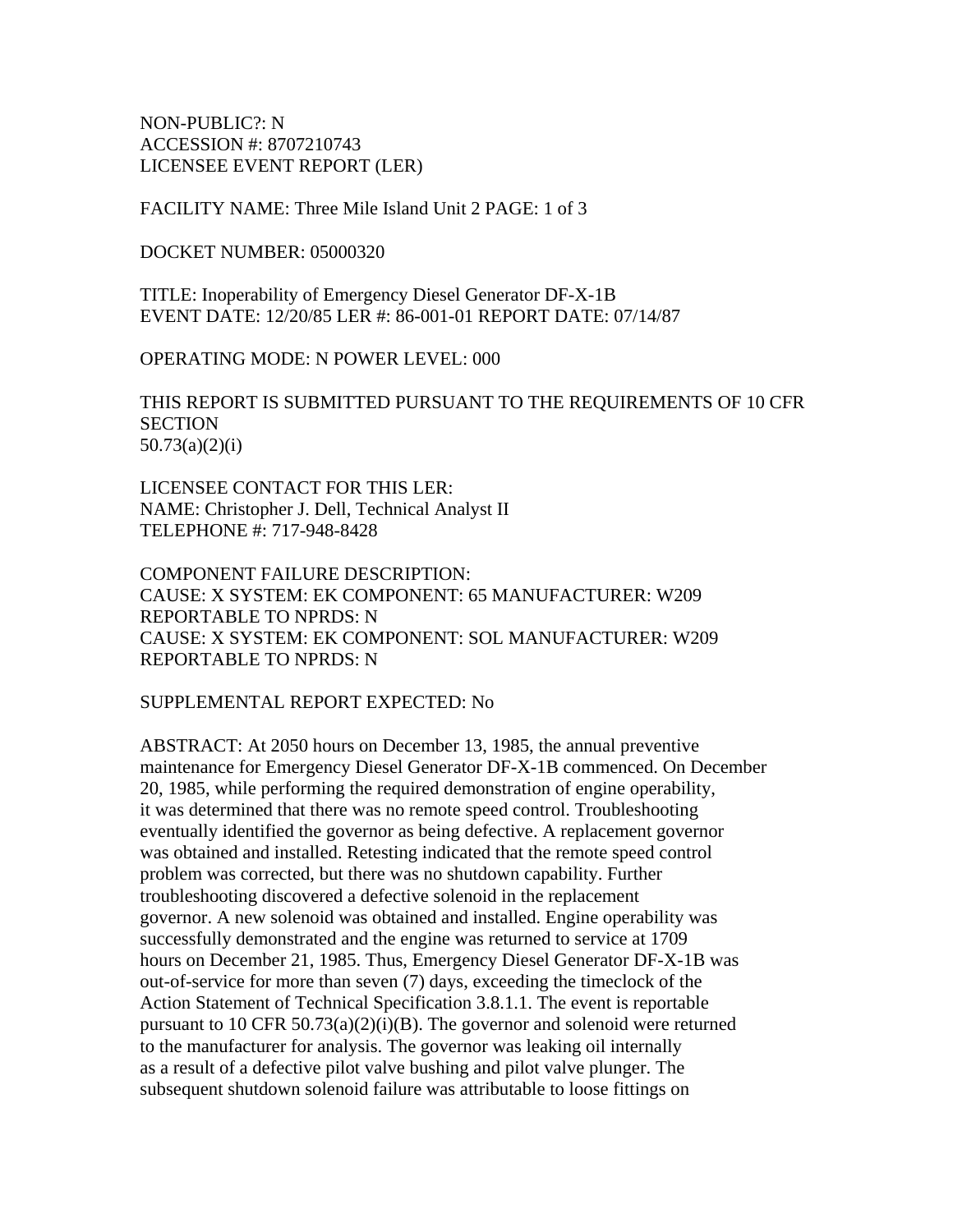the shutdown assembly which resulted in the shutdown assembly being unable to control the governor. Based on the analysis results, no long-term corrective actions are considered necessary.

(End of Abstract)

TEXT: PAGE: 2 of 3

#### I. PLANT OPERATING CONDITIONS BEFORE THE EVENT

The TMI-2 facility was in a long-term cold shutdown state; the defueling evolution was in progress. The reactor decay heat was being removed via loss to ambient. Throughout this event there was no affect on the Reactor Coolant System or the core.

# II. STATUS OF STRUCTURES, COMPONENTS, OR SYSTEMS THAT WERE INOPERABLE AT THE START OF THE EVENT AND THAT CONTRIBUTED TO THE EVENT

At the time of the event, Emergency Diesel Generator DF-X-1B (IEEE Code-EK) was out-of-service due to the performance of the annual preventive maintenance.

#### III. EVENT DESCRIPTION

At 2050 hours on December 13, 1985, the annual preventive maintenance of TMI-2 Emergency Diesel Generator, DF-X-1B, commenced in accordance with TMI-2 Preventive Maintenance Procedure 4220-PMR-3860.01, "Diesel Generator Inspection." On December 20, 1985, while performing the required demonstration of engine operability at the completion of the preventive maintenance, it was determined that there was no remote speed control, i.e., the speed of the diesel generator could not be regulated by the Control Room. Troubleshooting eventually identified the governor (IEEE Code-65) as being defective. A replacement governor was obtained and installed. Retesting indicated that the remote speed control problem was corrected, but there was no shutdown capability. Further troubleshooting discovered a defective solenoid (IEEE Code-SOL) in the replacement governor. A new solenoid was obtained and installed. Engine operability was successfully demonstrated and the engine was returned to service at 1709 hours on December 21, 1985.

Due to the timing of the governor and solenoid failure, i.e., at the completion of the annual preventive maintenance, Emergency Diesel Generator DF-X-1B could not be restored to service within the seven (7) day timeframe permissible under the Action Statement of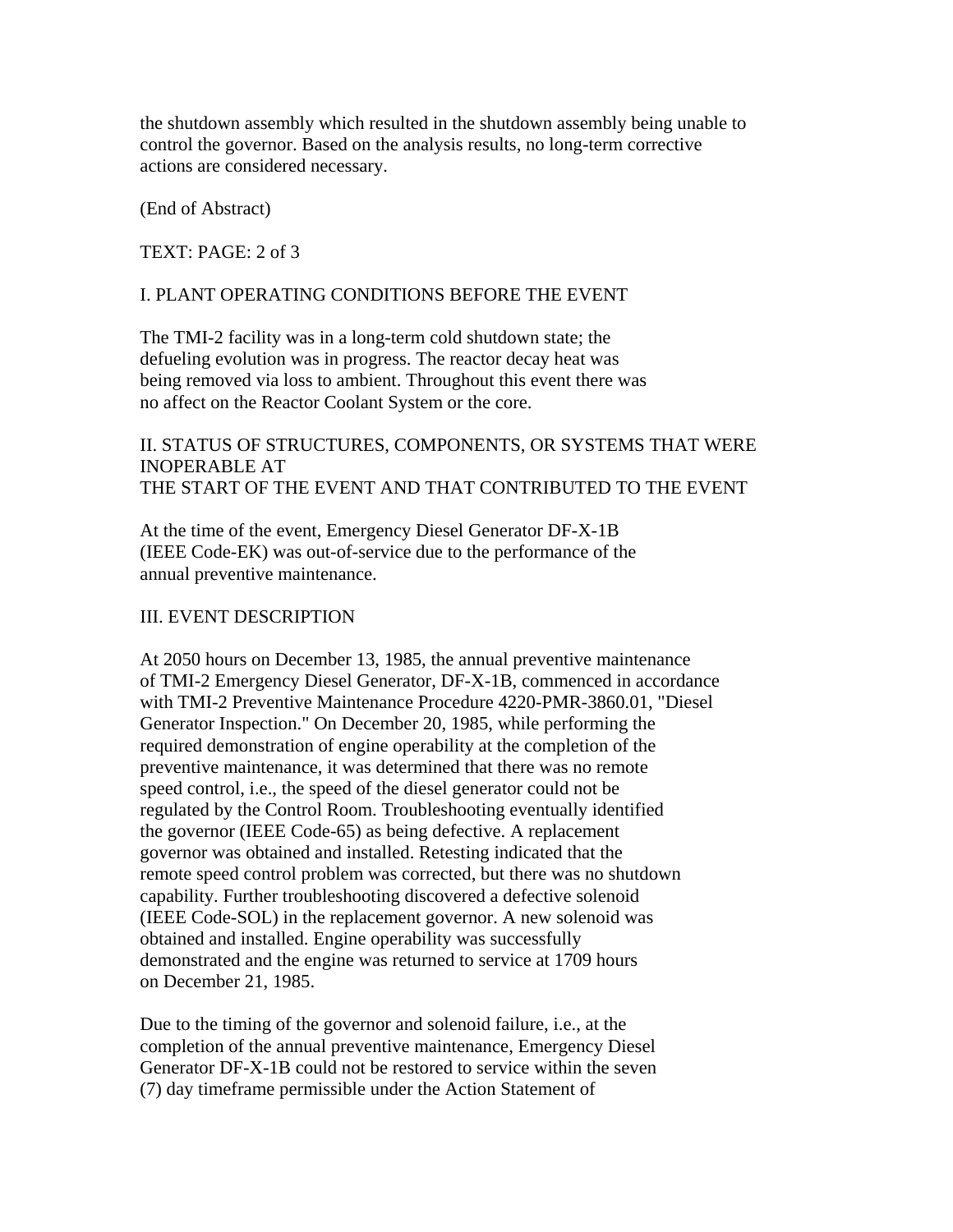Technical Specification 3.8.1.1. The Action Statement was exceeded by twenty (20) hours and nineteen (19) minutes. Therefore, this event is reportable pursuant to 10 CFR  $50.73(a)(2)(i)(B)$ .

# IV. ROOT CAUSE OF THE EVENT

The governor and solenoid were returned to the manufacturer for analysis. The governor was leaking oil internally as a result of a defective pilot valve bushing and pilot valve plunger. The subsequent shutdown solenoid

#### TEXT: PAGE: 3 of 3

failure was attributable to loose fittings on the shutdown assembly which resulted in the shutdown assembly being unable to control the governor.

### V. CORRECTIVE ACTIONS

Short-Term - The failed governor and subsequent defective solenoid were replaced. Engine operability was successfully demonstrated and the diesel was returned to service at 1709 hours on December 21, 1985.

Long-Term - Based on the manufacturers analysis, no long-term corrective actions are considered necessary.

VI. COMPONENT FAILURE DATA

Part Type Part Designator Manufacturer

Governor D-82240-089 Woodward

Solenoid 5407-049 Woodward

#### VII. AUTOMATIC OR MANUALLY INITIATED SAFETY SYSTEM RESPONSES

 $N/A$ 

# VIII. ASSESSMENT OF THE SAFETY CONSEQUENCES AND IMPLICATIONS OF THE EVENT

During the period the Emergency Diesel Generator, DF-X-1B, was inoperable, Emergency Diesel Generator, DF-X-1A, was in service. The operability of DF-XC-1A was demonstrated by performing the surveillance requirements of Recovery Operations Plan Sec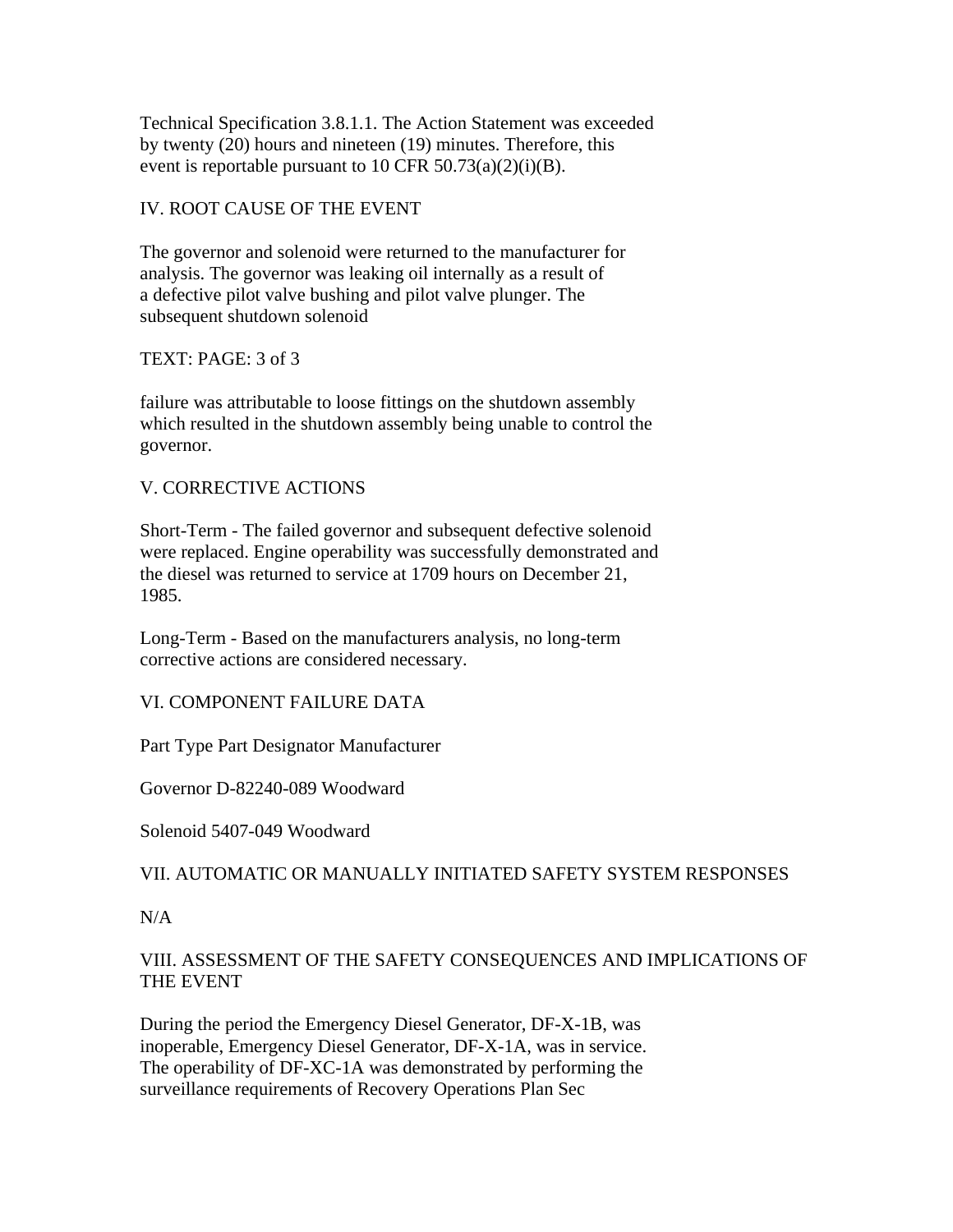ion

4.8.1.1.1 and 4.8.1.1.2.a.4 in accordance with the Technical Specification Testing Frequency Matrix of Table 3.8-1. During the period DF-X-1B was inoperable, off-site AC power was available and DF-X-1A could have performed the same function as DF-X-1B. No events requiring use of the Emergency Diesel Generators occurred during this period: therefore, this event had no effect on the health and safety of the public.

ATTACHMENT # 1 TO ANO # 8707210743 PAGE: 1 of 1

Nuclear GPU Nuclear Corporation Post Office Box 480 Route 441 South Middletown, Pennsylvania 17057-0191 717 944-7621 TELEX 84-2386 Writer's Direct Dial Number:

(717) 948-8461

4410-87-L-0100 Document ID 0196P

July 14, 1987

US Nuclear Regulatory Commission Attn: Document Control Desk Washington, DC 20555

Dear Sirs:

Three Mile Island Nuclear Station, Unit 2 (TMI-2) Operating License No. DPR-73 Docket No. 50-320 Licensee Event Report 86-01, Revision 1

Attached is Revision 1 to Licensee Event Report 86-01 concerning the inoperability of Emergency Diesel Generator DF-X-1B on December 20, 1985. This revision reports the results of the failure analysis performed by the vendor.

Sincerely,

/s/ ILLEGIBLE F. R. Standerfer